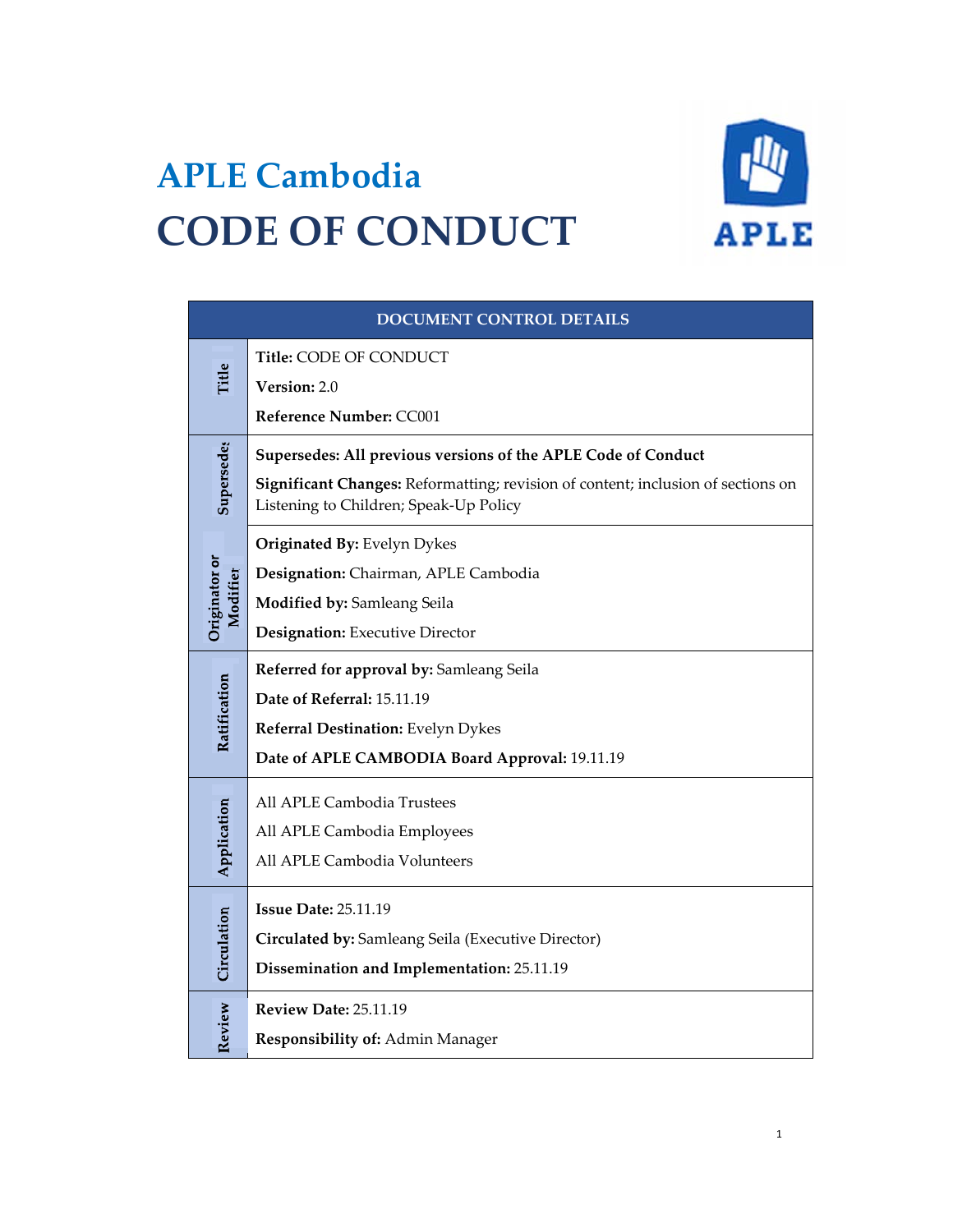# **CC001 / Code of Conduct**

## **Introduction**

APLE is a Cambodian non-governmental organization dedicated to combating the sexual abuse and exploitation of children.

APLE's vision is "*A community with robust social and legal justice in which all children are safe from child sexual abuse and exploitation"* and its mission is "*To strengthen national social and legal mechanisms for the protection of children at risk of, or affected by, child sexual abuse or exploitation".* 

APLE aims to:

- ‐ prevent child sexual abuse and exploitation by raising community awareness, training and disseminating factual information;
- ‐ protect the victims of sexual abuse and exploitation by providing them with social and psychological support as well as pro-bono legal aid; and
- increase the capacity of national law-enforcement agencies through collaboration, training and facilitating international liaison
- ‐ promote prosecution of child sex offenders by closely collaborating with law enforcement authorities to conduct proactive and reactive investigations and assisting with rescue and raid operations when required

Everything done by APLE staff must be directed towards furthering APLE's vision and its aims. This Code of Conduct and all of APLE's Policies, procedures and guidance must be read and interpreted with APLE's vision and aims in mind.

This Code of Conduct establishes the principles and values of moral, professional and legal conduct to which all APLE staff must adhere in furthering APLE's vision and aims. It references relevant APLE Policies and procedures that can be used for more detailed guidance. It also identifies the APLE officer or executive responsible for the oversight of particular policies and procedures; this individual can be contacted for additional guidance on their application and is the person to be informed should any breach of this Code of Conduct or Policies or procedures be identified.

# **Code of Conduct**

## **Integrity**

External stakeholders, such as law enforcement authorities, courts, donors and other NGOs dedicated to child protection must have confidence in APLE's integrity. In particular, the children and their families whom APLE is dedicated to protect and assist must have complete confidence that APLE staff will always do the right thing, will always behave in an honest and open manner, will always be truthful and forthright in their dealings and will always do what they say they will do.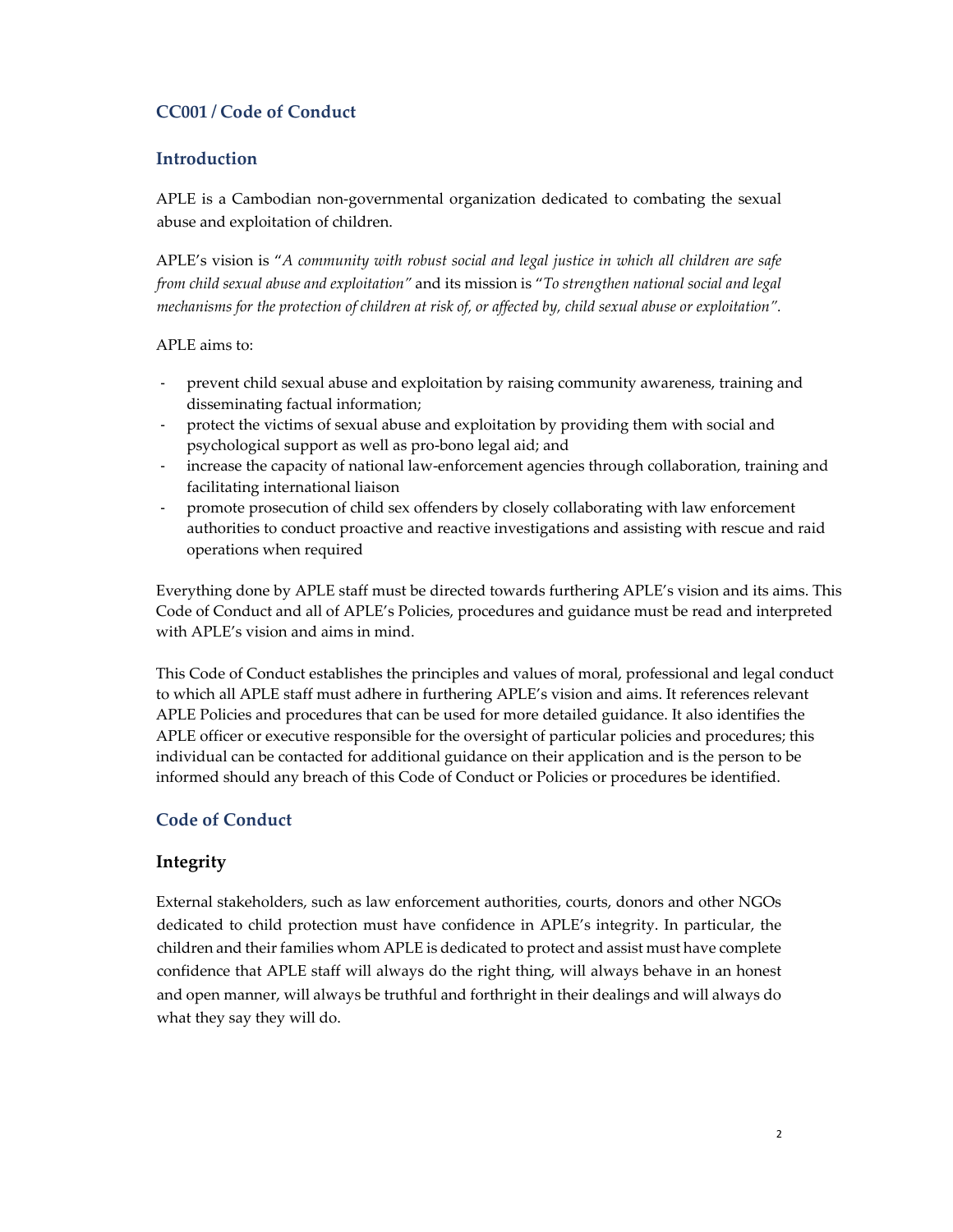APLE staff will not offer or accept inducements to achieve a result even if that result is in line with APLE's vision or aims.

APLE staff will not knowingly give false, misleading or inconsistent information which could lead to miscarriages of justice and must not try improperly to influence stakeholders, law enforcement authorities, courts, children or their families.

APLE staff may, where appropriate, lobby or advocate in a proper and proportionate manner for the achievement of APLE's vision and aims.

# **Responsibility**

The Board will set and uphold the standard by which APLE will be viewed and the standard which every member of APLE staff will uphold.

#### **Other relevant APLE Policies, procedures and guidelines**

- o Anti-corruption, Bribery and Gifts Policy
- o Communication Policy

## **Professionalism**

APLE's stakeholders must have confidence that the decisions and actions of APLE and APLE staff are objective, reasonable and based upon the best available data.

Consequently APLE staff must uphold a high standard of personal and professional conduct and exercise honestly, integrity and credibility at all times.

In particular, APLE staff must avoid improper contact and relationships with children, their families and other parties involved in the work of APLE. APLE staff must avoid any conduct which would place them in breach of the criminal law or call into question their suitability to work with APLE, and must always be aware that even the appearance, or suggestion, of such improper contact will be enough to damage the reputation of APLE and the APLE staff member concerned and bring them into disrepute.

APLE staff must be aware that APLE stakeholders and external agencies (including the media) and the general public will expect the very highest standards of conduct from APLE staff when dealing with children and their families.

APLE staff must preserve their professional independence in the course of their duties and must act in accordance with the law and best practice pertaining to child protection free from all other influences. Information, intelligence and case histories must be presented in a neutral and objective way and in complete accordance with all available facts and evidence.

APLE staff must never entrap individuals by unfair or dishonest means, nor enter premises without the permission of the owner or occupier.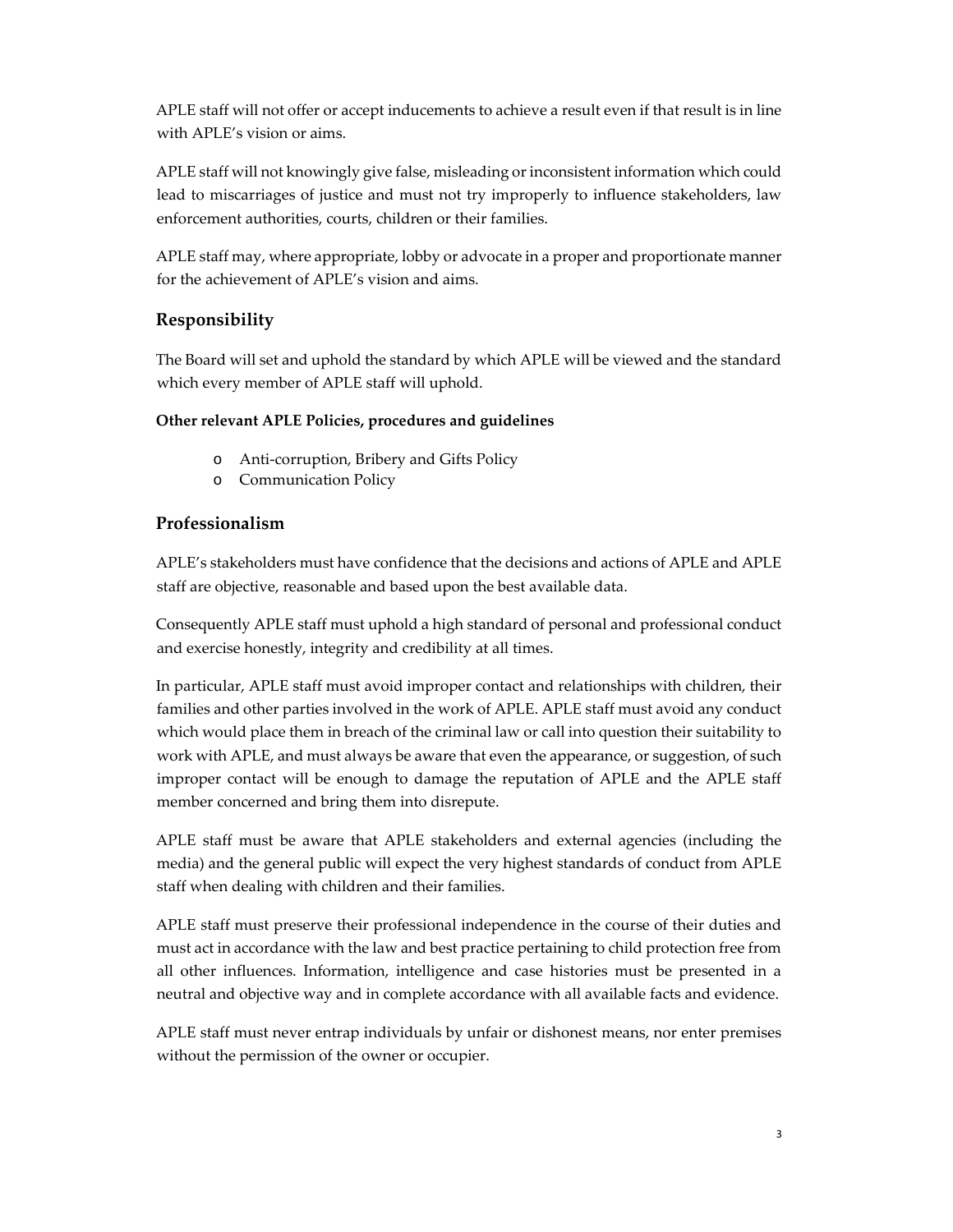APLE staff will treat children, their families, stakeholders, professional partners, colleagues and the general public fairly and respectfully without discriminating on the basis of race, colour, sex, religion or faith, disability, sexual orientation or gender identification, birth, political opinion, nationality or similar criteria.

APLE staff will respect and encourage the expression of views and perspectives and lawful opinions even when the views expressed may differ from those of APLE staff. In particular APLE staff will listen to the views and perspectives of children and treat those views as a valuable tool in furthering APLE's aims.

# **Responsibility**

The Board will set and uphold the professional standards of APLE and will review APLE's activities regularly to ensure that these professional standards are being upheld.

Each APLE executive is responsible for assessing these professional standards during the recruitment of APLE staff and regularly reviewing their activities to ensure that these professional standards are being upheld.

Guidance as to the applicability of these professional standards can be sought from senior APLE executives such as the Executive Director or Child Protection Officer. Where they consider that a professional standard is unclear or a situation has arisen where these standards are inappropriate, this must be referred to the Chair of the Board.

Breaches of these professional standards must be reported immediately to the Chair of the Board.

#### **Other relevant APLE Policies Procedures and guidelines**

- o Internal Child Protection Policy
- o Equality and Diversity Policy
- o Anti-corruption and Bribery Policy

#### **Conflict of Interest**

Conflicts of Interest may arise where:

- ‐ APLE's vision and aims conflict with an external agency or one or more stakeholders;
- The interests of a member of APLE staff, whether personal or professional, conflict with APLE's vision and aims, or the proper and effective functioning or administration of APLE;
- The professional duties of a member of APLE staff conflict either with other professional duties of that APLE staff member or the professional duties of another APLE staff member.

APLE staff must always be alert for potential conflicts of interest and seek guidance as to whether such a conflict arises and how it can be resolved as soon as possible. It is better to discuss the possibility of a conflict at an early stage even if it transpires that no conflict actually exists. If a situation arises where a member of APLE staff is unable to dedicate themselves fully to the protection of children or a particular child, or where the interests of a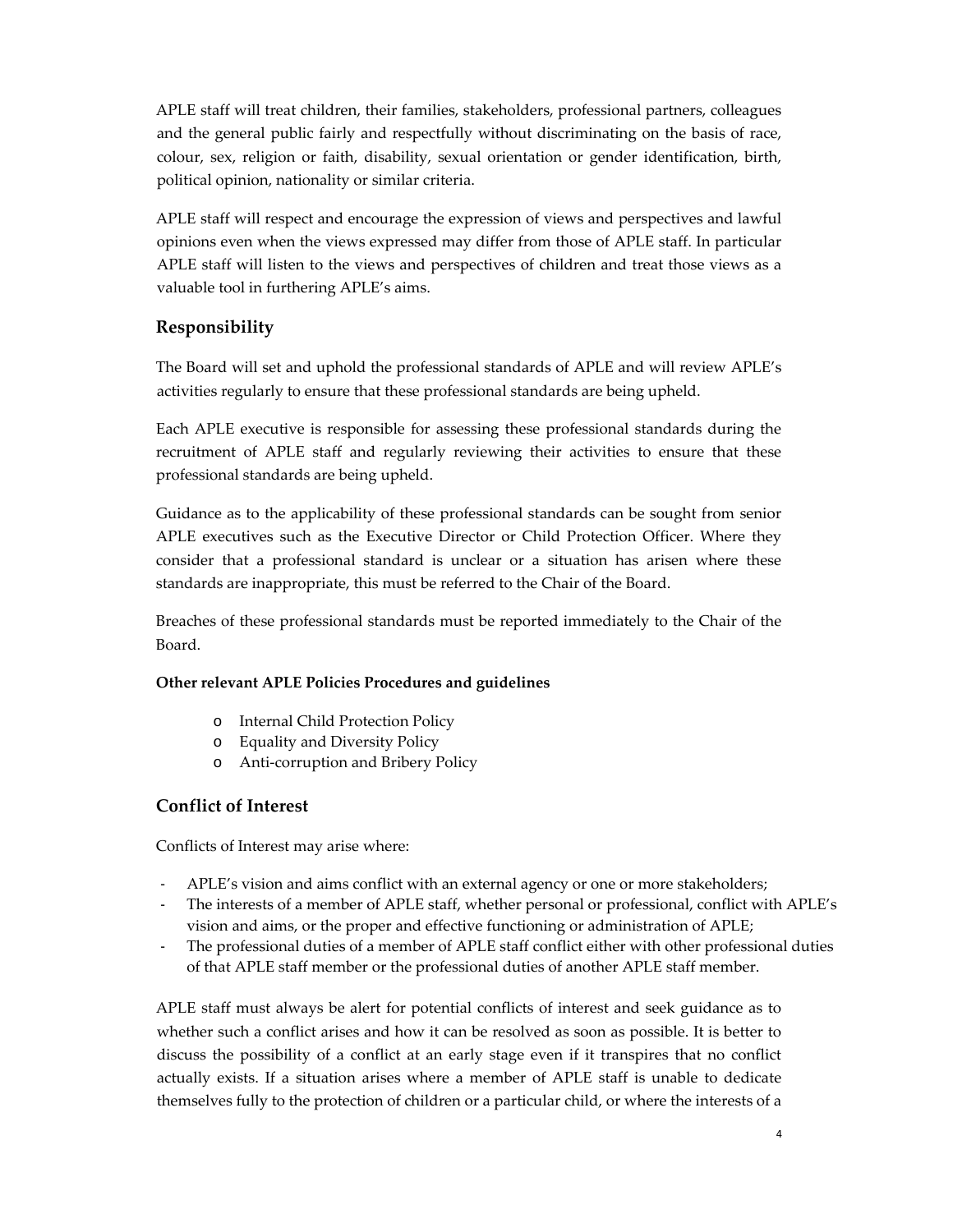child and their family might be prejudiced by a professional or personal relationship, then a conflict of interest will exist and must be raised.

For the avoidance of doubt, being offered or asked for a bribe or other inducement will always be in conflict with APLE's vision and aims.

A conflict of interest may be resolved by transferring cases to another suitably-qualified APLE staff member or appropriate external agency, or by disclosing the potential conflict and obtaining consent to continue to act. In extreme circumstances it may be necessary to terminate one of the relationships or activities giving rise to the conflict.

# **Responsibility**

The Executive Director is responsible for ensuring that the allocation of responsibilities amongst APLE staff does not give rise to a conflict of interest, and that adequate systems exist whereby potential conflicts can be identified and reported at an early stage.

The Chair of the Board must be notified of any conflict of interest arising and its resolution.

Where the conflict of interest may involve the transfer of a case outside APLE, or where a conflict needs to be disclosed to another party, or where a relationship or activity has to be terminated or changed to resolve the conflict, this must be the subject of discussion by the whole Board.

#### **Other relevant APLE Policies Procedures and guidelines**

o Anti-corruption and Bribery Policy

#### **Competence**

APLE staff must provide the highest possible levels of assistance and support to children and their families, law enforcement agencies, judicial bodies and other external agencies including national and international bodies dedicated to the protection and welfare of children.

APLE staff must have the necessary professional, legal and forensic skills to provide such assistance and support to the required level.

APLE staff must not go beyond their own level of competence or qualifications and must seek advice and assistance where necessary. They must respect and value the competence of others.

APLE staff are expected to participate actively in expanding their own knowledge, understanding and competence, and that of others, by engaging in internal and external training programmes and information sharing.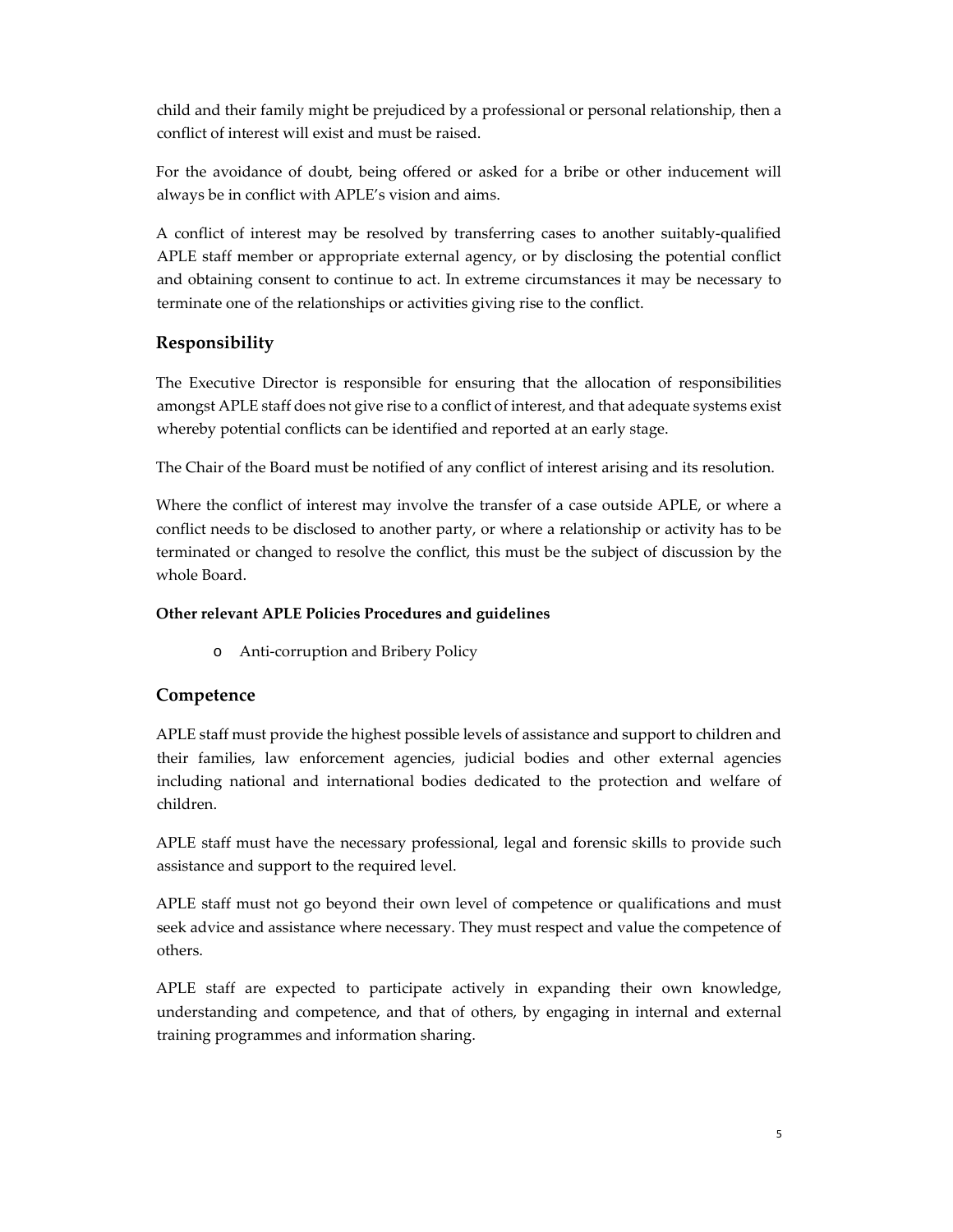# **Responsibility**

Each APLE executive is responsible for assessing competence during the recruitment of APLE staff and regularly reviewing their activities to ensure that their knowledge understanding and competence remains relevant, and to identify any training requirements.

The Executive Director is responsible for maintaining a training programme using both internal and external resources.

#### **Other relevant APLE Policies Procedures and guidelines**

o Recruitment & Selection Policy

#### **Confidentiality and Privacy**

Information concerning children, their families, APLE casework, operations or investigations must be treated as strictly confidential and protected against unauthorized disclosure. APLE staff must ensure that all necessary steps are taken to protect the privacy of people involved in APLE activities and guard against the inadvertent disclosure of private and personal information.

This will include the physical security and protection of hard copy material and suitable data security for material held on computer, discs or intranet, including firewalls and password protection to a level considered to be current best practice in child protection.

Information held about individuals may only be disclosed either with the consent of that individual, the appropriate order of a law enforcement or judicial agency, or as directed by the Executive Director or Chairman of the Board.

Communication with the media or other external agencies concerning the activities of APLE may only be made as directed by [*Chair of the Board?*] or in accordance with the Communication Policy or where Memoranda of Understanding or other agreements are in place.

## **Responsibility**

The Executive Director is responsible for ensuring that information held within APLE's offices or on APLE's systems has adequate security.

The Board is responsible for formulating media policy or procedures for sharing information with other child protection agencies as appropriate.

#### **Other relevant APLE Policies Procedures and guidelines**

- o Confidentiality and Data Protection Policy
- o Communication Policy
- o Media Policy
- o Child Protection Policy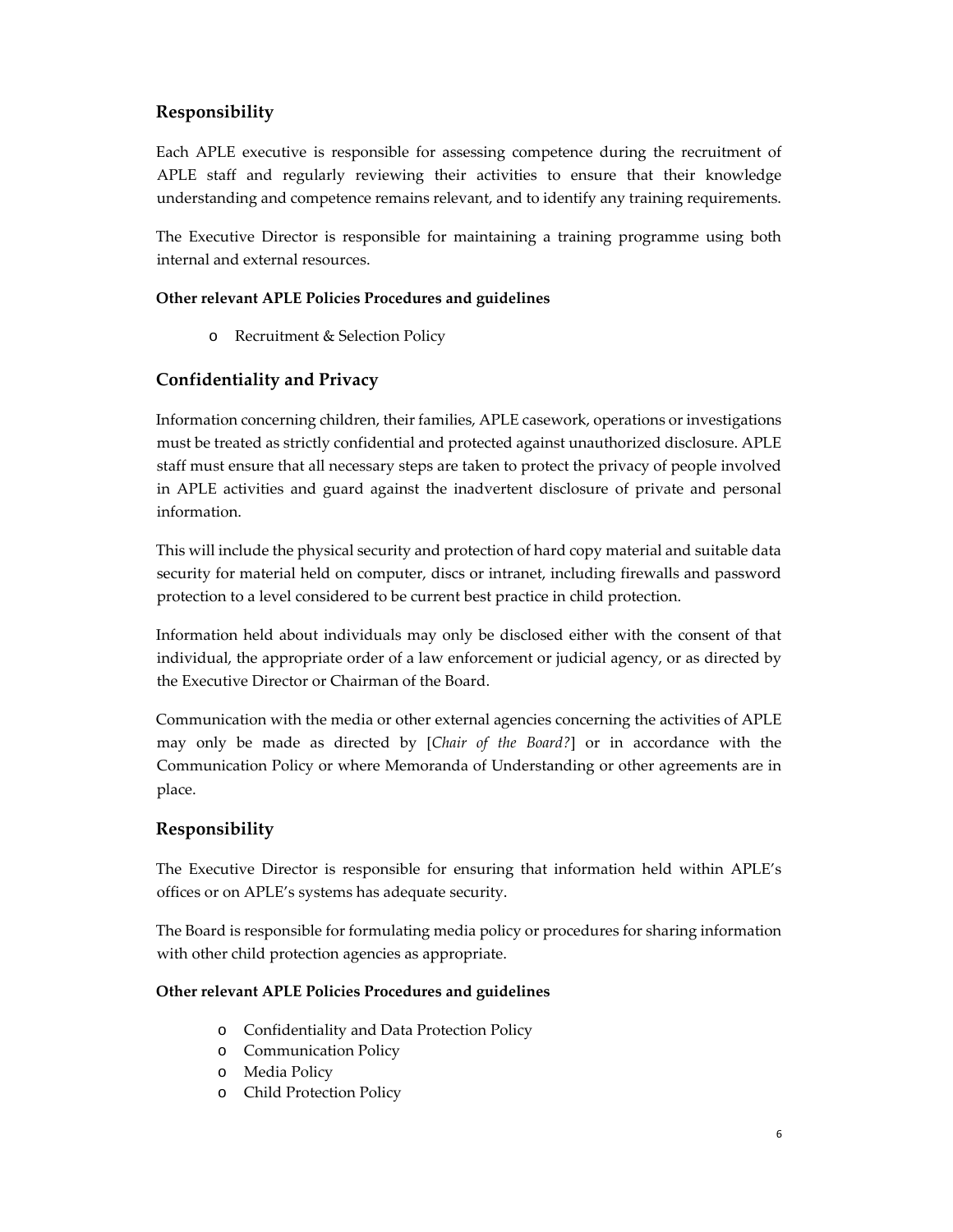## **Complaints**

In order to fulfil APLE's vision and aims, APLE staff will act at the highest levels of integrity, professionalism and competence. However, it is possible that a child or a member of their family might feel that their case has not been handled appropriately. Where such a complaint is received, it must be referred to the Chair of the Board immediately who will arrange for the complaint to be investigated, if necessary independently.

The investigation of such a complaint will be separate from any investigation held in accordance with the Child Protection Policy.

# **Responsibility**

The Chair of the Board will ensure that appropriate procedures are implemented in the full investigation of complaints.

#### **Other relevant APLE Policies Procedures and guidelines**

- o Child Protection Policy
- o Complaints Policy

## **Working Environment**

APLE staff will at all times demonstrate respect and consideration for each other regardless of seniority or status within APLE.

In recruitment, promotion, terms and conditions of employment and working environment APLE will not discriminate on grounds of race, colour, sex, religion or faith, disability, sexual orientation or gender identification, birth, political opinion, nationality or similar criteria.

APLE will take all reasonable steps to accommodate those with disabilities.

APLE will not tolerate bullying or sexual harassment in the workplace.

APLE staff must adhere to APLE's Health and Safety Policies and procedures both on APLE's premises, in the field, and when working from home. APLE expects APLE staff to exercise caution and act responsibly in caring for themselves when not subject to supervision on APLE premises.

APLE staff will respect the environment and do everything reasonable to avoid waste and pollution.

APLE staff should be alert to instances of slavery and human trafficking, not just in the course of their investigative work but also in those external organizations involved with APLE, such as suppliers.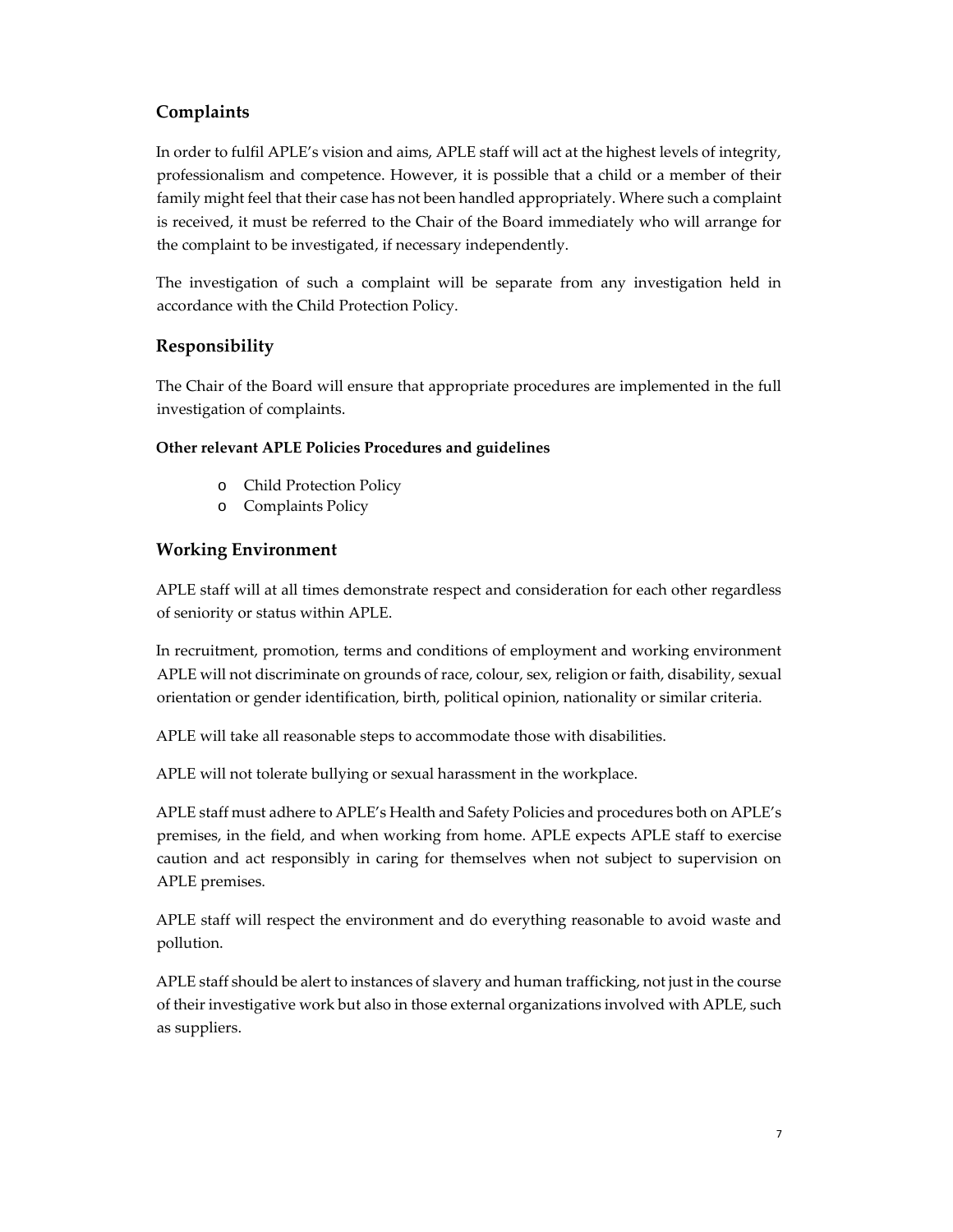# **Responsibility**

APLE executives are responsible for ensuring that recruitment for which they are responsible is not subject to discrimination.

The Executive Director is responsible for ensuring a safe and healthy place of work for APLE staff, and putting in place appropriate procedures, including training where necessary, to prevent bullying and other forms of harassment.

#### **Other relevant APLE Policies Procedures and guidelines**

- o Environmental Policy
- o Equality and Diversity Policy
- o Recruitment and Selection Policy
- o Health and Safety Policy
- o Modern Slavery Policy

## **Listening to Children**

APLE staff will have unique access to the experiences of children who have been the subject of abuse or sexual exploitation. Subject to the privacy rights of each child and their family, and without making any disclosures that might prejudice investigative or prosecution work being done by APLE, these experiences should be recorded and reported.

APLE will seek to develop its governance, decision-making and activities in the light of these experiences so that the voices of children can be heard at the highest level.

APLE staff engaged in the training and guidance of young people should be aware of the need to listen to their views and experiences, and report those views and experiences to the Programme Lead, so that these views may be incorporated into future APLE activities and strategies.

## **Responsibility**

The Executive Director is responsible for receiving reports from APLE staff of the views, experiences and perspectives of children and preparing a report to the Board at least annually.

The Board is responsible for reviewing reports of children's experiences and perspectives and considering whether APLE's activities, policies and procedures should be adjusted accordingly.

## **Reporting and Disclosure/"Speak Up"**

APLE encourages a frank, open and honest working environment. APLE staff are encouraged to make suggestions for the more effective achievement of APLE's vision and aims, disclose errors and failings, and report breaches of APLE's policies, procedures and this Code of Conduct.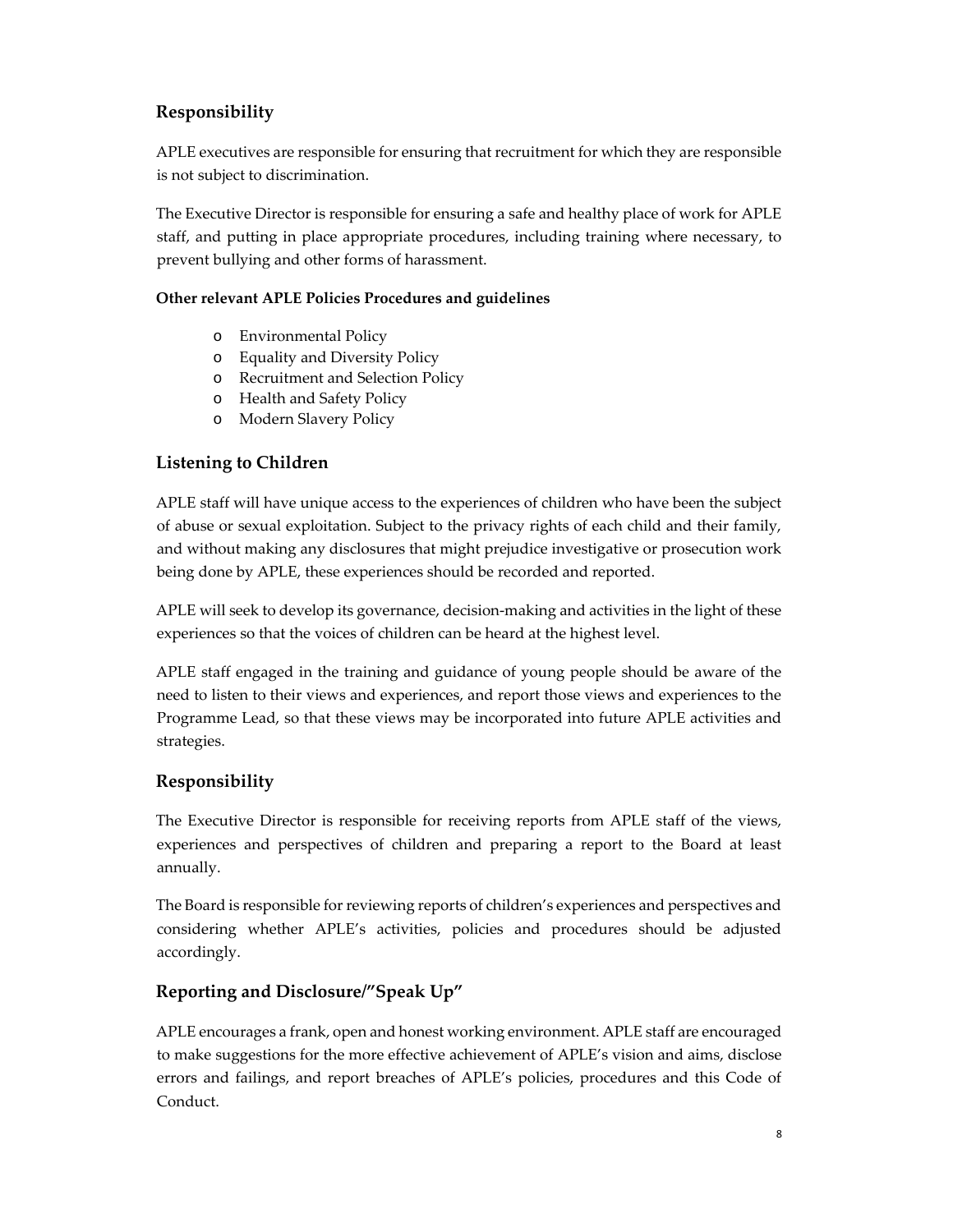APLE staff needing to make such disclosures will need to consider carefully to whom such disclosure should be made. Simple suggestions for making APLE's administration more effective or the working environment better should be made to a manager or supervisor or directly to the Executive Director.

However, breaches of policies, procedures or this Code of Conduct, particularly when it is necessary for the disclosure to be made in confidence, need to be considered carefully. The proper reporting line should be: line supervisor, then to the Executive Director. If, however, either of those individuals are implicated in the breach, or if there is any other concern regarding the consequences of making the disclosure, then the report should be made directly to the Chair of the Board.

Instances of child abuse should be reported in accordance with the Child Protection Policy.

#### **Responsibility**

It is the responsibility of each line manager or the Executive Director to act upon suggestions or disclosures made to them, including recording the action taken.

If the disclosure involves a breach of the law, a policy or procedure or this Code of Conduct, then any request for anonymity on the part of the person making the disclosure must be respected.

The Chair of the Board is responsible for ensuring that a member of APLE staff raising concerns or making disclosures in good faith is protected from personal, professional or economic prejudice as a result of doing so.

#### **Other relevant APLE Policies Procedures and guidelines**

- o Child Protection Policy
- o "Speak Up"/Reporting and Disclosure Policy

#### **Violation of this Code of Conduct**

All concerns or suspicions about a breach of this Code of Conduct must be reported within 24 hours or as soon as practically possible to the Department Manager, who will notify the Executive Director. Any concern or suspicion that the Department Manager or Executive Director are themselves in breach must be reported directly to the Executive Director or Chair of the Board.

#### **Responsibility**

Every member of APLE staff is responsible for adhering to this Code of Conduct, honestly and conscientiously acknowledging breaches of it on their own part, and being alert to breaches committed by other people.

An Executive receiving a report of a breach must escalate it appropriately for investigation. In normal circumstances that escalation should be to the Executive Director and then to the